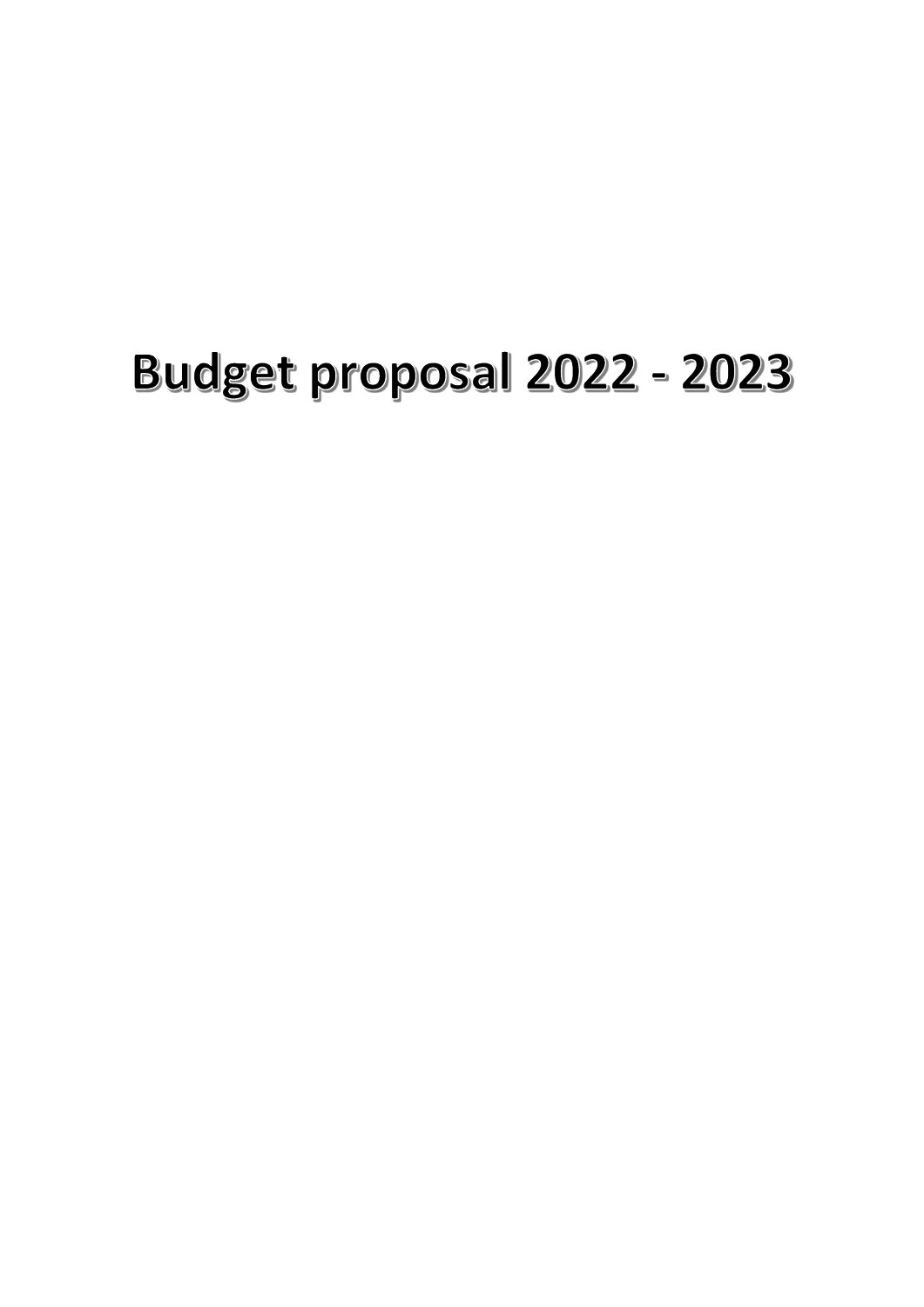| <b>Description</b>                                                                                                     | PASTOR's<br>Budget proposal<br>to support Church<br>vision | <b>MLT</b><br>AGREED 2021-April 2021-<br>2022 | <b>Current spend</b><br>December 2021        |  |  |
|------------------------------------------------------------------------------------------------------------------------|------------------------------------------------------------|-----------------------------------------------|----------------------------------------------|--|--|
|                                                                                                                        |                                                            |                                               |                                              |  |  |
| <b>Window Cleaning</b><br><b>Building Repairs &amp; Maintenance</b>                                                    | £<br>500.00<br>£<br>3,000.00                               | £                                             | 8,732.16                                     |  |  |
| Electrical Maintenance                                                                                                 | £<br>1,000.00                                              | 1,500.00<br>£<br>500.00                       |                                              |  |  |
| Men, Women, Youth, Children, Cradle Role, Ushers, Pastor's Aid                                                         |                                                            |                                               |                                              |  |  |
| And Christian Education+ bible studies, worship team                                                                   | £<br>4,000.00                                              | £<br>3,600.00                                 | £<br>852.05                                  |  |  |
| Sunday School Literature (non department spend)                                                                        | £<br>400.00                                                | £<br>400.00                                   | £<br>242.06                                  |  |  |
| <b>Health And Safety DBS</b>                                                                                           | £<br>200.00                                                | £<br>500.00                                   |                                              |  |  |
| Key Leaders Training And Development                                                                                   | £<br>2,450.00                                              | £<br>2,450.00                                 | £<br>40.00                                   |  |  |
| Care Group Department (15)                                                                                             | £<br>1,500.00                                              | £<br>1,300.00                                 | £<br>900.00                                  |  |  |
| Baptism & Lord Supper                                                                                                  | £<br>500.00<br>£                                           | £<br>500.00<br>£                              |                                              |  |  |
| Prayer<br>Evangelism                                                                                                   | 750.00<br>£<br>2,000.00                                    | 750.00<br>£<br>2,000.00                       | $\pmb{\mathsf{f}}$<br>1,125.00               |  |  |
| Mission (Supporting)                                                                                                   | £<br>1,750.00                                              | £<br>1,000.00                                 | $\mathbf{f}$<br>1,040.30                     |  |  |
| <b>CCLI Licence (Streaming)</b>                                                                                        | £<br>1,000.00                                              | £<br>3,000.00                                 | £<br>378.00                                  |  |  |
| <b>Travelling Expenses (Ministers And Leaders)</b>                                                                     | £<br>700.00                                                | £<br>700.00                                   | £<br>760.00                                  |  |  |
| <b>Printing &amp; Office Supplies</b>                                                                                  | £<br>750.00                                                | £<br>500.00                                   | £<br>304.89                                  |  |  |
| Retreat (MLT, CGP, Men, Women, Youth, Children)                                                                        |                                                            |                                               |                                              |  |  |
| <b>Crystalcare Washroom Services</b>                                                                                   | £<br>500.00                                                | £<br>$\overline{\phantom{a}}$                 | £                                            |  |  |
| New Enterprise Pest Control<br><b>Sargom Fire</b>                                                                      | £<br>600.00<br>£<br>600.00                                 | £<br>552.00<br>£<br>550.00                    |                                              |  |  |
| <b>Milgas Services</b>                                                                                                 | £<br>600.00                                                | £<br>520.00                                   |                                              |  |  |
| British Gas (DD)                                                                                                       | £<br>4,200.00                                              | £<br>10,236.00                                | $\pmb{\mathsf{f}}$<br>3,241.00               |  |  |
| Stannah Lift                                                                                                           | £<br>1,200.00                                              | £<br>1,200.00                                 |                                              |  |  |
| <b>ADT/Security System</b>                                                                                             | £<br>600.00                                                | £<br>550.00                                   | £<br>571.09                                  |  |  |
| Affinity Water / Castle Waters                                                                                         | £<br>1,200.00                                              | £<br>2,000.00                                 | £<br>745.33                                  |  |  |
| <b>Angel Springs</b>                                                                                                   | £<br>350.00                                                | £<br>350.00                                   |                                              |  |  |
| Electricity                                                                                                            | £<br>1,000.00                                              | £<br>3,000.00                                 | £<br>229.05                                  |  |  |
| Telephone (BT And Virgin) 2 lines + Broadband<br><b>Parking Facilities</b>                                             | £<br>1,300.00                                              | £<br>1,500.00<br>£<br>4,500.00                | £                                            |  |  |
| <b>Topps Fire</b>                                                                                                      | £<br>4,500.00<br>£<br>600.00                               | £<br>550.00                                   | 2,100.00                                     |  |  |
| Insurance                                                                                                              | £<br>4,500.00                                              | £<br>3,300.00                                 | £<br>4,138.75                                |  |  |
| <b>National And Regional Convention</b>                                                                                |                                                            | £<br>$\blacksquare$                           | £<br>1,700.00                                |  |  |
| <b>Donation To Regional And National Overseers</b>                                                                     |                                                            | £<br>500.00                                   | £<br>300.00                                  |  |  |
| <b>ORDINATION and Graduation +Appreciation</b>                                                                         | £<br>1,000.00                                              | £<br>2,000.00                                 | $\mathbf{f}$<br>64.17                        |  |  |
| Software And IT + website                                                                                              |                                                            |                                               |                                              |  |  |
|                                                                                                                        | £<br>1,500.00                                              | £<br>1,000.00                                 |                                              |  |  |
| Remittance To Head Office                                                                                              | £<br>18,000.00                                             | £<br>18,000.00                                | £<br>13,500.00                               |  |  |
| Gift Aid                                                                                                               |                                                            | $3,750.00$ £<br>£                             | 4,000.00                                     |  |  |
| <b>Bank Charges</b>                                                                                                    | £<br>1,200.00                                              | £<br>1,600.00                                 | $\mathbf{f}$<br>738.85                       |  |  |
| Mini Bus Liability                                                                                                     | £<br>2,300.00                                              | £<br>3,200.00                                 | $\mathbf{f}$<br>275.00                       |  |  |
| Mother's Day And Father's Day                                                                                          | £<br>3,000.00                                              | £                                             |                                              |  |  |
| Catering for Christmas and Appreciation Dinner (2 Events)                                                              | £<br>7,000.00                                              | £                                             | £<br>3,638.00                                |  |  |
| Social Action (Seniors, Homeless, Prison Plus Others)<br>Gifts And Donations To Individuals (Ministry support Expense) | £<br>2,000.00<br>£<br>2,500.00                             | £<br>2,000.00<br>2,500.00<br>£                | $\pounds$<br>1,235.57<br>$\pounds$<br>150.00 |  |  |
| <b>Gifts And Charitable Donation</b>                                                                                   | £<br>500.00                                                | $\pmb{\mathtt{f}}$<br>500.00                  |                                              |  |  |
| <b>Guest Speakers</b>                                                                                                  | £<br>1,000.00                                              | £<br>1,000.00                                 |                                              |  |  |
| Pastor's Training                                                                                                      | £<br>1,000.00                                              | £<br>1,000.00                                 |                                              |  |  |
| <b>Senior Pastors Salary</b>                                                                                           | £<br>39,366.25                                             | £<br>38,500.00                                | 26,250.03<br>£                               |  |  |
| <b>Pension Contribution</b>                                                                                            | £<br>1,000.41                                              | £<br>978.40                                   | £<br>733.77                                  |  |  |
| Snr Pastor's Employer's Contribution                                                                                   | £<br>5,432.54                                              | £<br>5,313.00                                 | E<br>3,016.17                                |  |  |
| Pastors Petrol Expenses - Allowance                                                                                    | £<br>1,500.00                                              | £<br>1,500.00                                 |                                              |  |  |
| Pastoral Expenses - (Incurred)<br><b>Mobile Phones</b>                                                                 | £<br>1,500.00<br>£<br>700.00                               | £<br>1,500.00<br>£<br>700.00                  | 625.36<br>£                                  |  |  |
| Pastor's Personal Assistant (3 days)                                                                                   | £<br>15,610.68                                             | £<br>15,156.00                                | 11,367.00<br>E                               |  |  |
| Pastor's Personal Assistant Employer's Contribution                                                                    | £<br>2,929.32                                              | £<br>2,844.00                                 | 2,133.00<br>E                                |  |  |
| Caretakers                                                                                                             | £<br>4,944.00                                              | £<br>4,800.00                                 | £<br>3,600.00                                |  |  |
| Cleaning of Church                                                                                                     | £<br>3,708.00                                              | £<br>3,600.00                                 | £<br>1,435.90                                |  |  |
| <b>Treasury Expenses</b>                                                                                               | £<br>400.00                                                | £<br>400.00                                   |                                              |  |  |
| Stewardship (Pastor Steve+Llyods)                                                                                      | £<br>2,000.00                                              | £<br>600.00                                   |                                              |  |  |
| <b>Buildings Project</b>                                                                                               |                                                            |                                               |                                              |  |  |
| PRO & Hospitality<br><b>National Convention</b>                                                                        | £<br>550.00                                                | £<br>550.00                                   |                                              |  |  |
|                                                                                                                        |                                                            | £                                             |                                              |  |  |
| <b>TV License</b>                                                                                                      | £<br>200.00                                                | $\overline{\mathbf{f}}$<br>159.00             |                                              |  |  |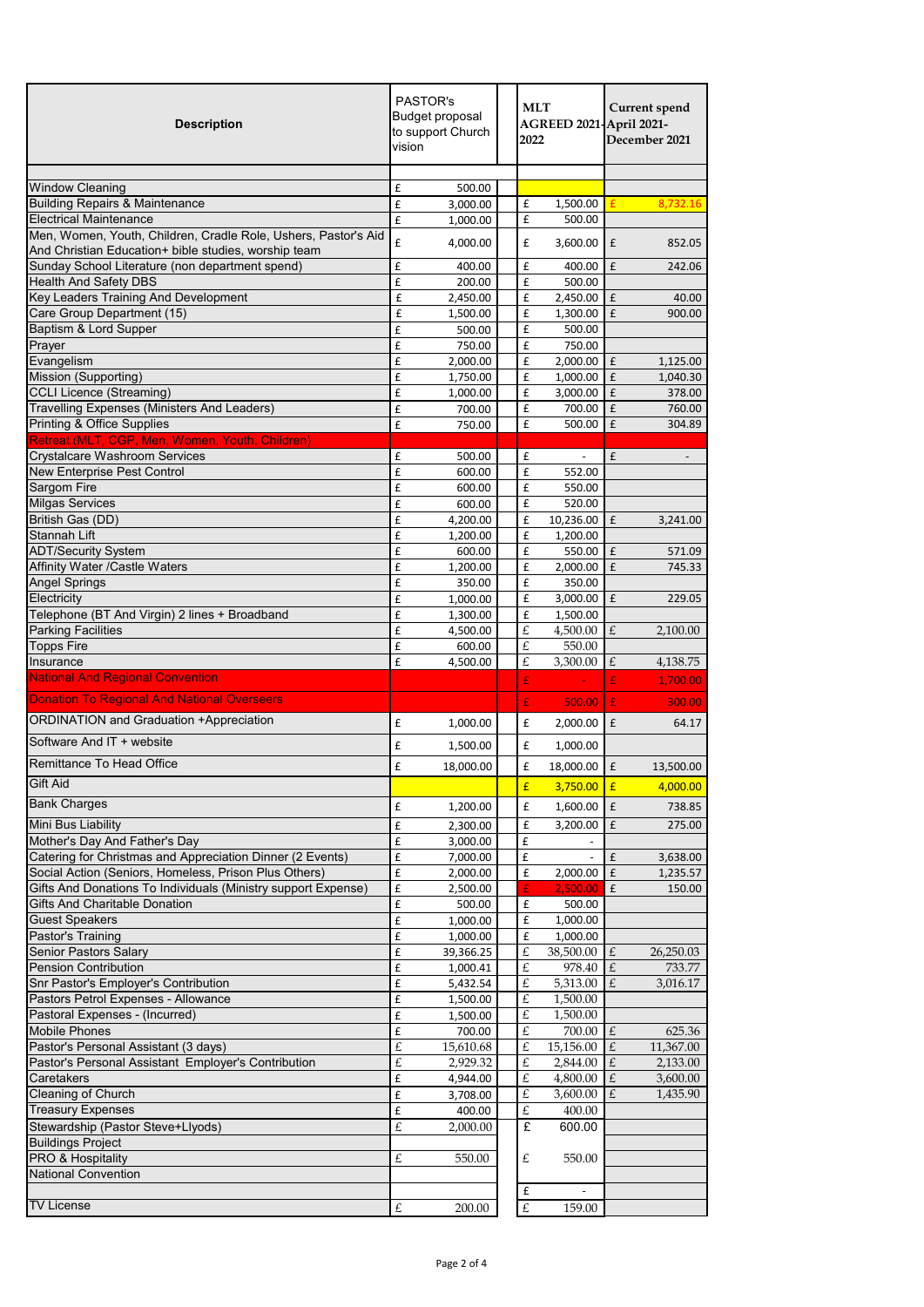| <b>Description</b>                            | PASTOR's<br>Budget proposal<br>to support Church<br>vision | <b>MLT</b><br><b>AGREED 2021-April 2021-</b><br>2022 | Current spend<br>December 2021 |  |  |  |
|-----------------------------------------------|------------------------------------------------------------|------------------------------------------------------|--------------------------------|--|--|--|
| <b>Spend outside Budget</b>                   |                                                            |                                                      |                                |  |  |  |
| 2810: Fund Raising                            |                                                            |                                                      | 300                            |  |  |  |
| 2820: Concerts/Programmes/Fundraising         |                                                            |                                                      | 626.96                         |  |  |  |
| 2840: Weddings and Funerals - Costs streaming | 350                                                        |                                                      | 6,872.70<br>£                  |  |  |  |
| 2560: General Church Expenses                 |                                                            |                                                      | £<br>1,540.63                  |  |  |  |
|                                               |                                                            |                                                      |                                |  |  |  |
|                                               |                                                            |                                                      |                                |  |  |  |
| <b>Projected Spend</b>                        | 163,441.21<br>£                                            | £ 161,158.40                                         | £<br>109,502.79                |  |  |  |
| Contingency(Budgeted)                         | 16,344.12<br>£                                             | 2,000.60<br>£                                        |                                |  |  |  |
|                                               |                                                            |                                                      |                                |  |  |  |
| <b>Total Spend (Project)</b>                  | £<br>179,785.33                                            | £ 163,159.00                                         |                                |  |  |  |
| injection (Budgeted) surplus from account     | -£<br>20,000.00                                            | 11,459.00<br>-£                                      |                                |  |  |  |
| Income(required)                              | £<br>159,785.33                                            | £ 151,700.00                                         |                                |  |  |  |
|                                               |                                                            |                                                      |                                |  |  |  |
| Projected income                              | 171,300.00<br>£                                            | £ 151,700.00                                         |                                |  |  |  |